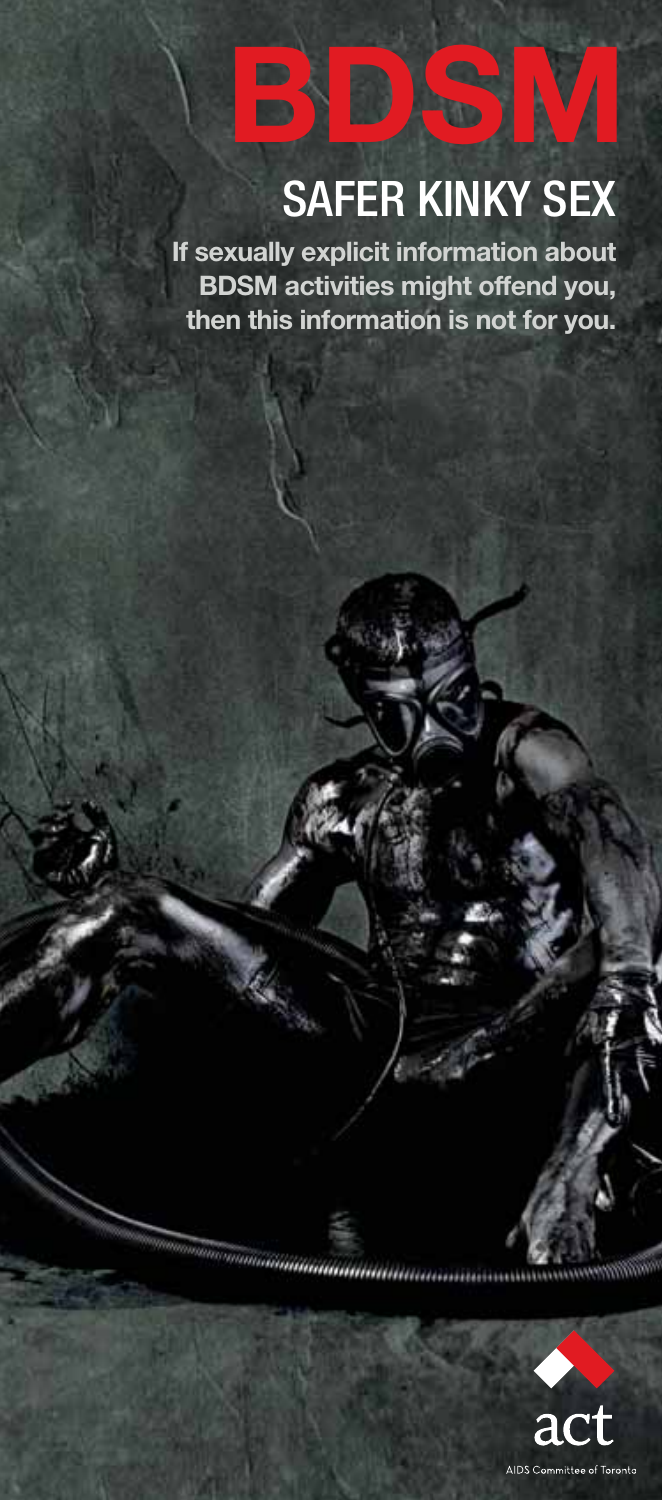# **BDSM Etiquette**

**BDSM etiquette is about respect and communication:** 

**RESPECT:** Negotiate all the limits and terms (including 'safe' words and signals) of a scene before you start to play. A 'safe' word (or signal) is used in BDSM play to stop the scene immediately. Some people use green, yellow, and red. These systems are there to protect everyone involved. Respect the limits and feelings of other players (and your own) at all times.

**COMMUNICATION:** Discuss interests, pleasures, perceived needs, physical limitations, past experiences, health needs, and STI status with your partner(s). If you are unsure of a sexual or BDSM activity, then hold off until someone experienced teaches you the safety aspects. Discussion builds intimacy. You and your partner(s) will have more fun!

# **BDSM Risk Reduction**

Responsible BDSM has always been about practicing safety, so it's important to understand the risks involved in BDSM play, and how to minimize them. BDSM activities have generally been classed as **low risk** for HIV transmission. This means that only a small number of people are likely to have contracted HIV, or passed on HIV, while practising BDSM. HIV is not the only sexually transmitted infection (STI), and there are other possible dangers associated with some BDSM practices.

Even if it's been negotiated, **you should be prepared for a quick end of the scene**, so have good and appropriate emergency equipment nearby, such as safety scissors, bolt cutters for padlocks/chains, and first-aid.

This booklet contains practical guidelines and advice on the prevention of Human Immunodeficiency Virus (HIV), Hepatitis C (HCV), and other sexually transmitted infections (STIs) within bondage and discipline, dominance and submission, and sadomasochism (BDSM) play. It is an introduction to safer BDSM play and is designed to provide you with information to help reduce your risks. There are many detailed resources available to increase your knowledge of, and comfort with, BDSM (see the Other Resources section at the end of this booklet).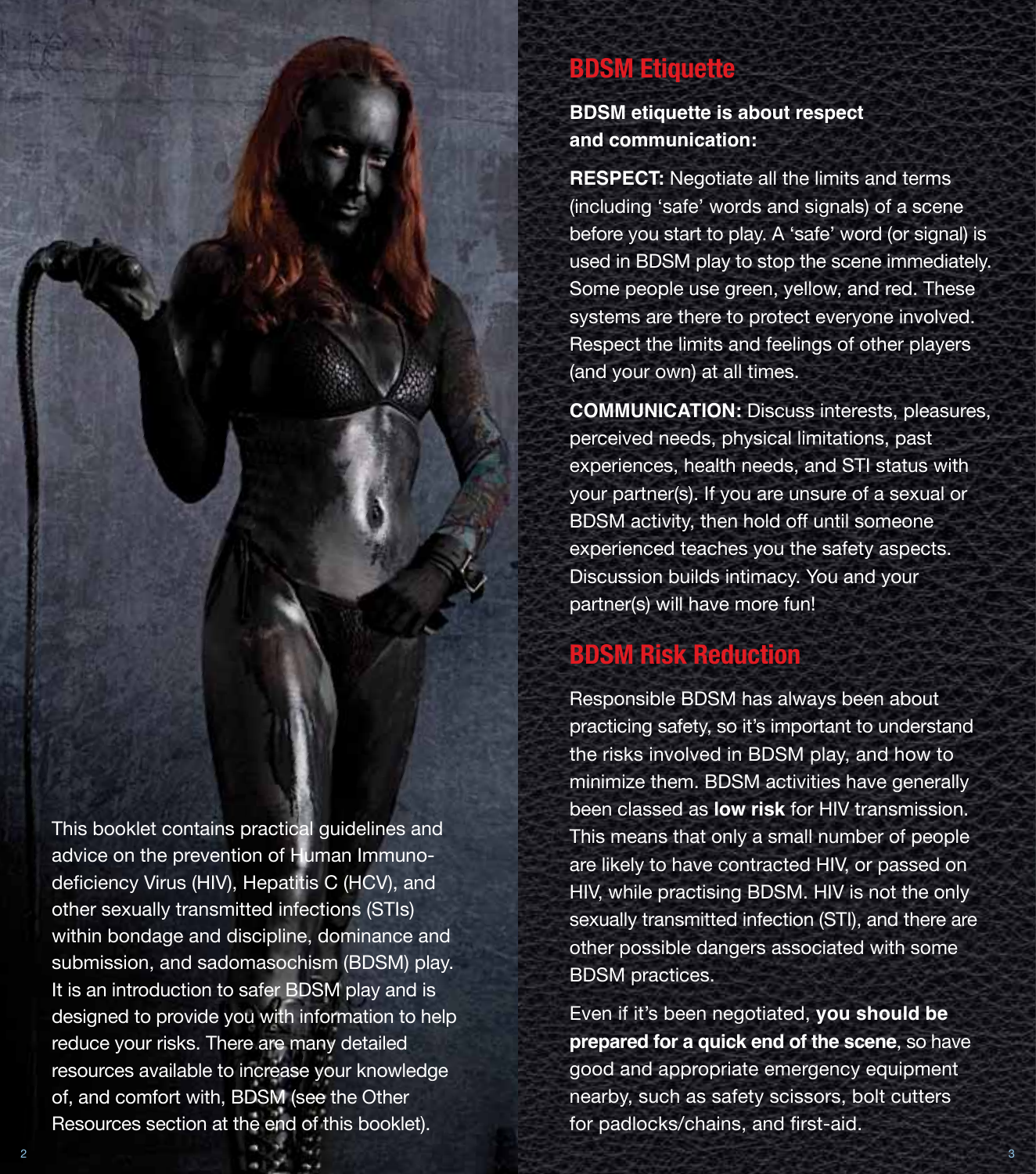# **Drugs and Alcohol**

If you're into BDSM, be aware of the risks of using drugs or alcohol while playing. Alcohol and mind-altering drugs can lead to unsafe activities, impair your judgment, and significantly change your reaction speed. Getting high on stimulants can dull physical pain and change your energy levels and mood. Knowing the true extent of your pain or pleasure is part of making good judgments about what you want to do and how far you want to go. If the drugs you are using take away your ability to feel or assess pain, you could easily and seriously damage yourself or your partner(s). You need to know if what you are doing fits with what your body can handle; otherwise, you will not be able to determine if something has gone wrong—and you will not be able to tell your play partner to stop.

Sharing needles, or cookers for some drugs, is a very easy way to pass on HIV and hepatitis. You should use your own works and avoid sharing them.

If being intoxicated or high is not allowed at a fetish event, the Dungeon Master (DM) in charge of it may throw you out.

4  $\sim$  5  $\sim$  5  $\sim$  5  $\sim$  5  $\sim$  5  $\sim$  5  $\sim$  5  $\sim$  5  $\sim$  5  $\sim$  5  $\sim$  5  $\sim$  5  $\sim$  5  $\sim$  5  $\sim$  5  $\sim$  5  $\sim$  5  $\sim$  5  $\sim$  5  $\sim$  5  $\sim$  5  $\sim$  5  $\sim$  5  $\sim$  5  $\sim$  5  $\sim$  5  $\sim$  5  $\sim$  5  $\sim$  5  $\sim$  5  $\sim$  5  $\$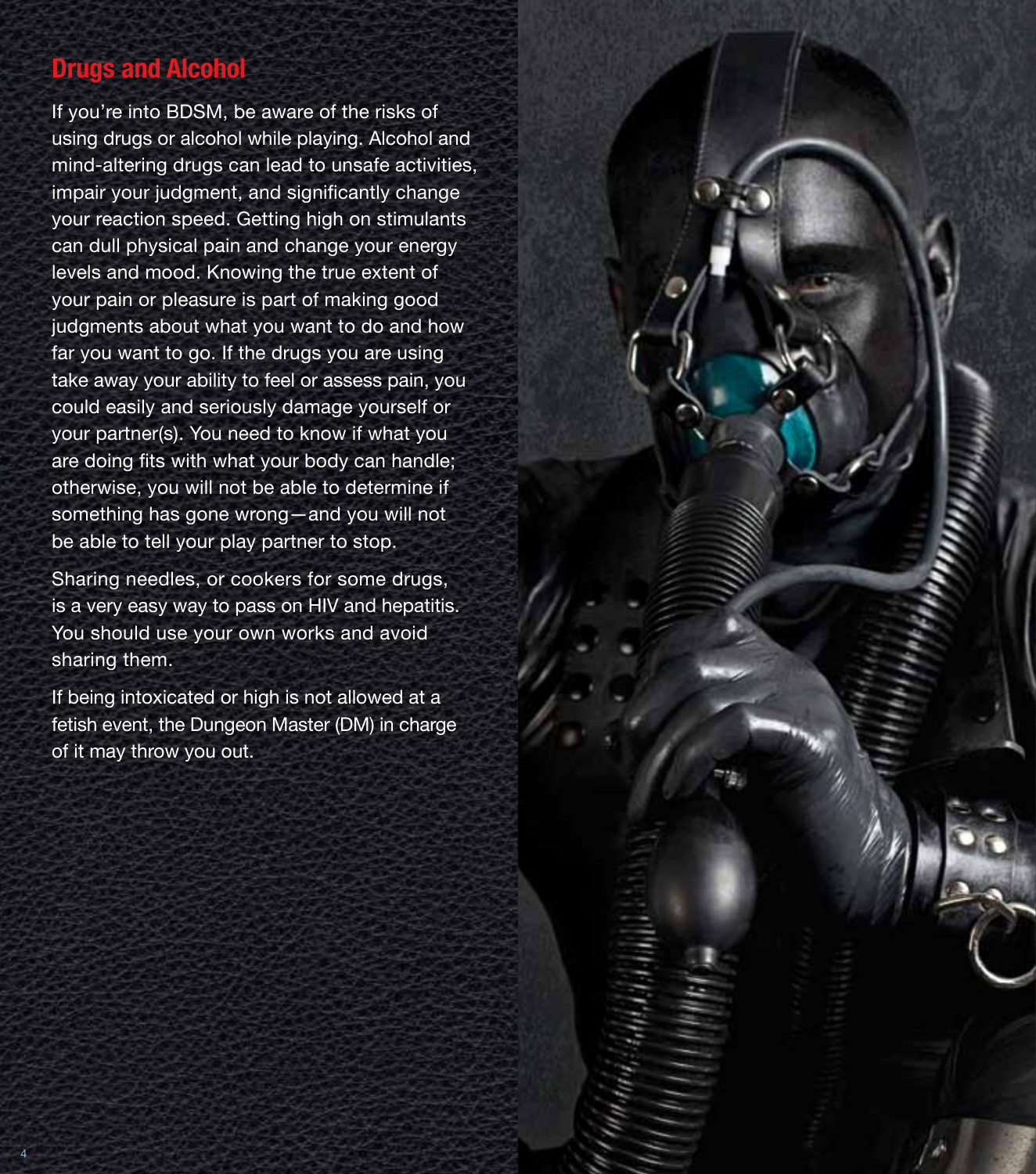## **Sexual Health**

People have different levels of understanding of sexual health. Do not assume that your partner(s) know(s) his/her HIV, hepatitis, or STI status. Also, you cannot know another person's health by looking at them. Assumptions about another person's willingness or ability to disclose their health issues are only guesses, not protection.

In any sexual activity, protection is key (condoms, gloves, and dams), and it's important to remember to use common sense, covering open wounds with bandages, and ensuring you have first-aid items readily at hand.

By remembering these basics, you can make any kind of sex safer. By being interested in your health and practising safer sex, you are doing a lot to help stop the transmission of HIV, hepatitis, and other STIs.

# **HIV**

HIV can be transmitted from one person to another through any of the following infected fluids:

- blood,
- semen (cum) or pre-ejaculate (pre-cum, the liquid that can come out of the penis (cock) when a man is sexually excited),
- vaginal secretion (cunt juice),
- mucosal secretion from the anus (asshole), vagina (cunt), or cervix. This is the moist fluid that covers the inside of the rectum and vagina, and
- breast milk—although this has only been observed within the context of a child drinking large quantities of breast milk.

For HIV transmission to occur, infected fluid must reach the HIV-susceptible cells in the blood,

usually through a break in the skin, absorption through mucosa (mucosal linings), or through some disruption to the mucosa. Mucosa are the moist surfaces of the body which line most of the body cavities and hollow internal organs, such as the vagina, urethra, inside wall of the foreskin, rectum (ass), mouth, nose, and eyelids.

# **Hepatitis C (HCV)**

HCV is one of several hepatitis infections that can cause major damage to the liver over many years of infection. Like HIV, HCV is transmitted through blood-to-blood contact. Unlike HIV, it is a hardy virus that can exist in blood outside of the body for much longer than HIV. Although most transmission occurs through sharing of drug-use equipment (needles, syringes, and other drug-preparation equipment), it is possible to transmit HCV sexually, when blood is present (in semen, vaginal, rectal, or mucosal fluids), even in microscopic amounts.

# **Other STIs**

6  $\,$  6  $\,$  7  $\,$  7  $\,$  7  $\,$  7  $\,$  7  $\,$  7  $\,$  7  $\,$  7  $\,$  7  $\,$  7  $\,$  7  $\,$  7  $\,$  7  $\,$  7  $\,$  7  $\,$  7  $\,$  7  $\,$  7  $\,$  7  $\,$  7  $\,$  7  $\,$  7  $\,$  7  $\,$  7  $\,$  7  $\,$  7  $\,$  7  $\,$  7  $\,$  7  $\,$  7  $\$ 

Having another STI, such as gonorrhea, syphilis, or genital herpes, can increase the risk of HIV transmission, even if you don't have any obvious symptoms of that STI. STIs like herpes can be transmitted simply by touching moist skin to moist skin. Other STIs, like HIV, may require more intimate contact involving mucosal membranes, such as the ones in the back of the throat, in the vagina, in the penis, or in the rectum.

The best tools we have to reduce the risk of transmitting HIV and most other STIs are the use of condoms, dental dams, medical examination gloves, and female condoms, and regular testing for and treatment of HIV and other STIs.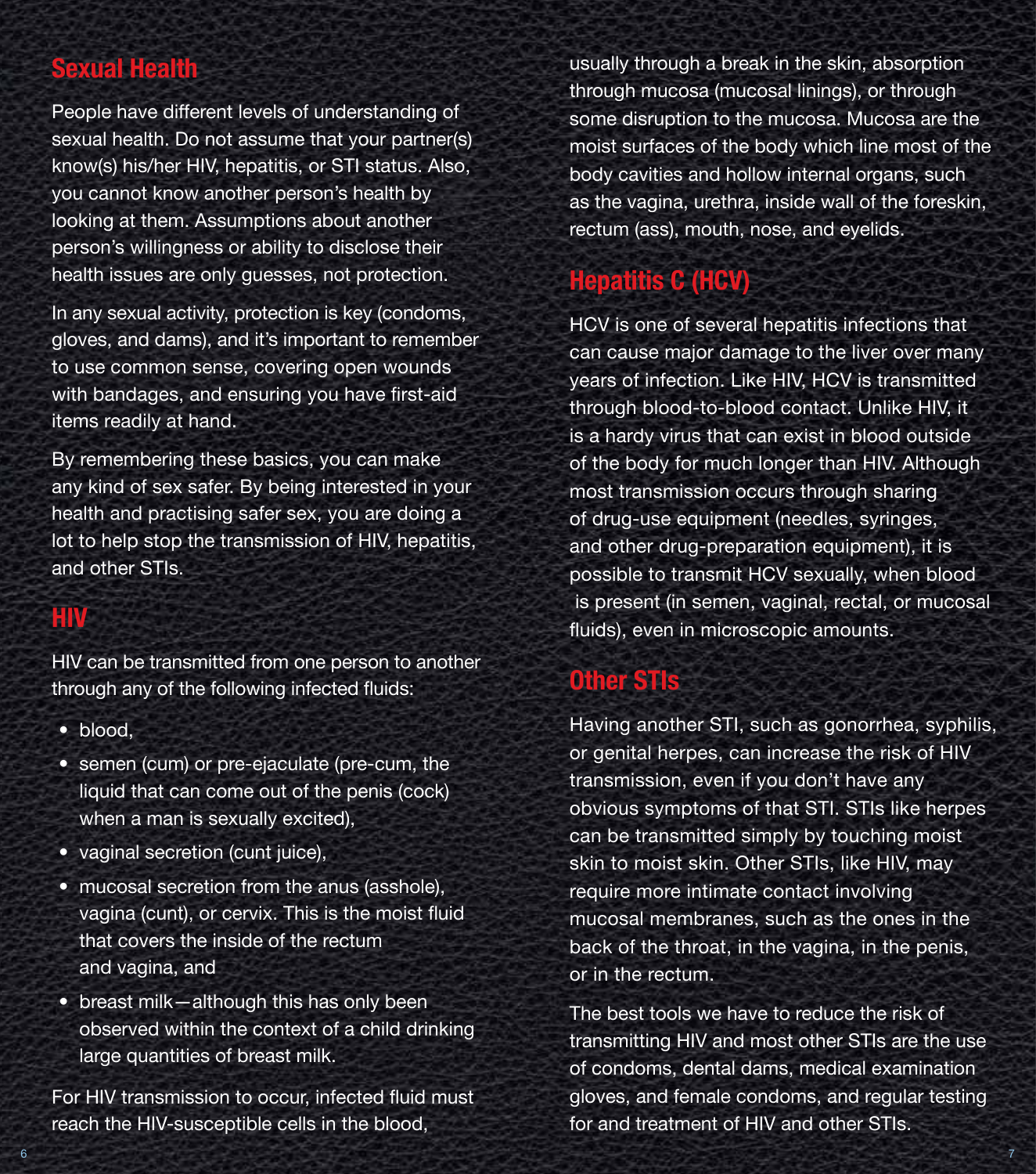# **The Rectum**

The rectum (ass) is delicate. It is located about two to four centimetres inside the opening of the anus and is about twenty centimetres long. Sticking something up it, whether it's a finger, penis, dildo, fist, or anything else, can tear the mucosal lining of the rectum. Even extremely tiny tears are openings where HIV and other STIs can get into the body.

Fucking without protection is a high-risk activity for HIV and other STIs, since a penis discharges pre-ejaculate (pre-cum) and ejaculates semen (cum) directly onto the mucosal lining of the rectum. You are not likely to notice sores or tears in your anus or rectum, because they are inside and not easy to see. If you have a cut or sore on your finger, or if you have sharp or long nails, don't finger an anus or rectum. Use a glove when fingering.

As for dildos, make sure they've been cleaned before they go up a rectum. Note that clean is not the same as sterile (see the section on Cleaning Toys). Use lots of water-based lube and be prepared to re-apply more lube. Frequently.

## **The Penis**

8

The head of the penis is a vulnerable area with two mucosal linings, the meatus (the piss slit at the opening of the urethra) and the inside wall of the foreskin. These two areas, in addition to any open cuts and sores due to a variety of things including STIs, can expose you to infection.

#### **Male and female condoms are the most effective means of protecting you and your partner(s) from STIs during sex.**

If you are intersex or a trans man, and you have a surgically created penis, you need to be mindful of where your moist membranes are and, if you find a male or female condom does not work for you, to cover them with a barrier (dental dam, cut-up glove, or split condom) .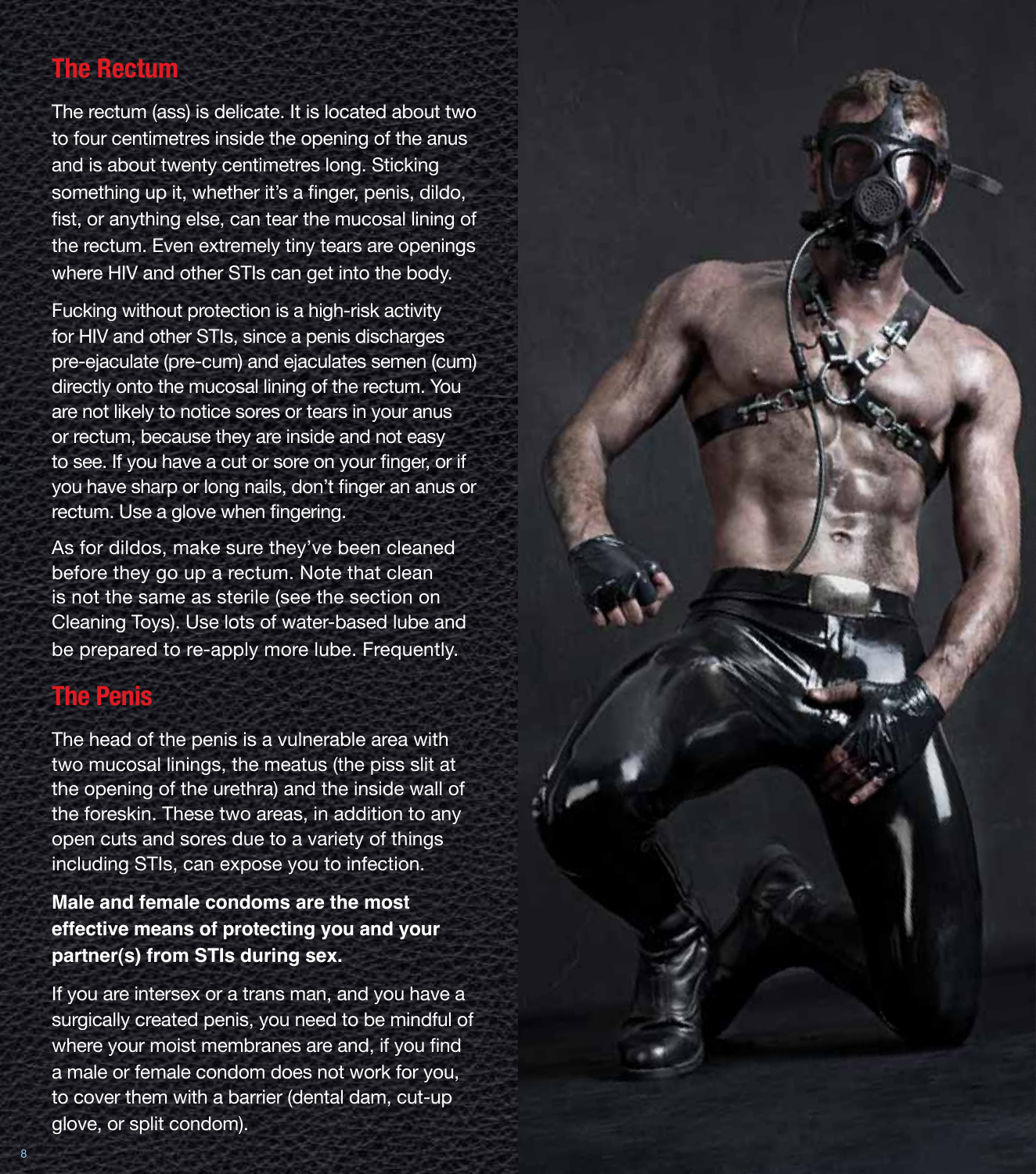

The inner parts of the vagina are mucous membranes, so make sure that your play is careful here. It's easy to bruise, cut, or tear a vagina, so it's important to protect the vagina whenever anything goes into it. Anything inserted into the vagina needs to be clean and have no sharp edges. The vagina can be damaged in other ways too. You can bruise or scrape inner parts, tear the skin between the vagina and the rectum, bruise the tissue between the pubic bones, and/or cut and scrape around the opening of the urethra.

If you are a trans man taking testosterone or a woman who has experienced menopause, be aware of the possibility of vaginal atrophy, the thinning and inflammation of vaginal walls due to a decline in estrogen. Besides making sex uncomfortable for you, this may also create open wounds.

In addition to these risks, which can open up your body to HIV infection or other STIs, some of the vaginal and cervical mucosal membranes can directly absorb HIV. **Unprotected vaginal inter course with a penis and/or improperly cleaned toys is a high-risk activity.**

The vagina can experience infections that are not STI-or HIV-related, but are a result of contaminating it with feces (shit). Inserting anything into the rectum and then into the vagina can lead to infections that are not associated with STIs. If you are trans and have undergone recent lower surgery to create a vagina, you need to take additional care to keep your vagina dilated but clean, with the appropriate healing time allowed to pass before rough play or play that could lead to infections.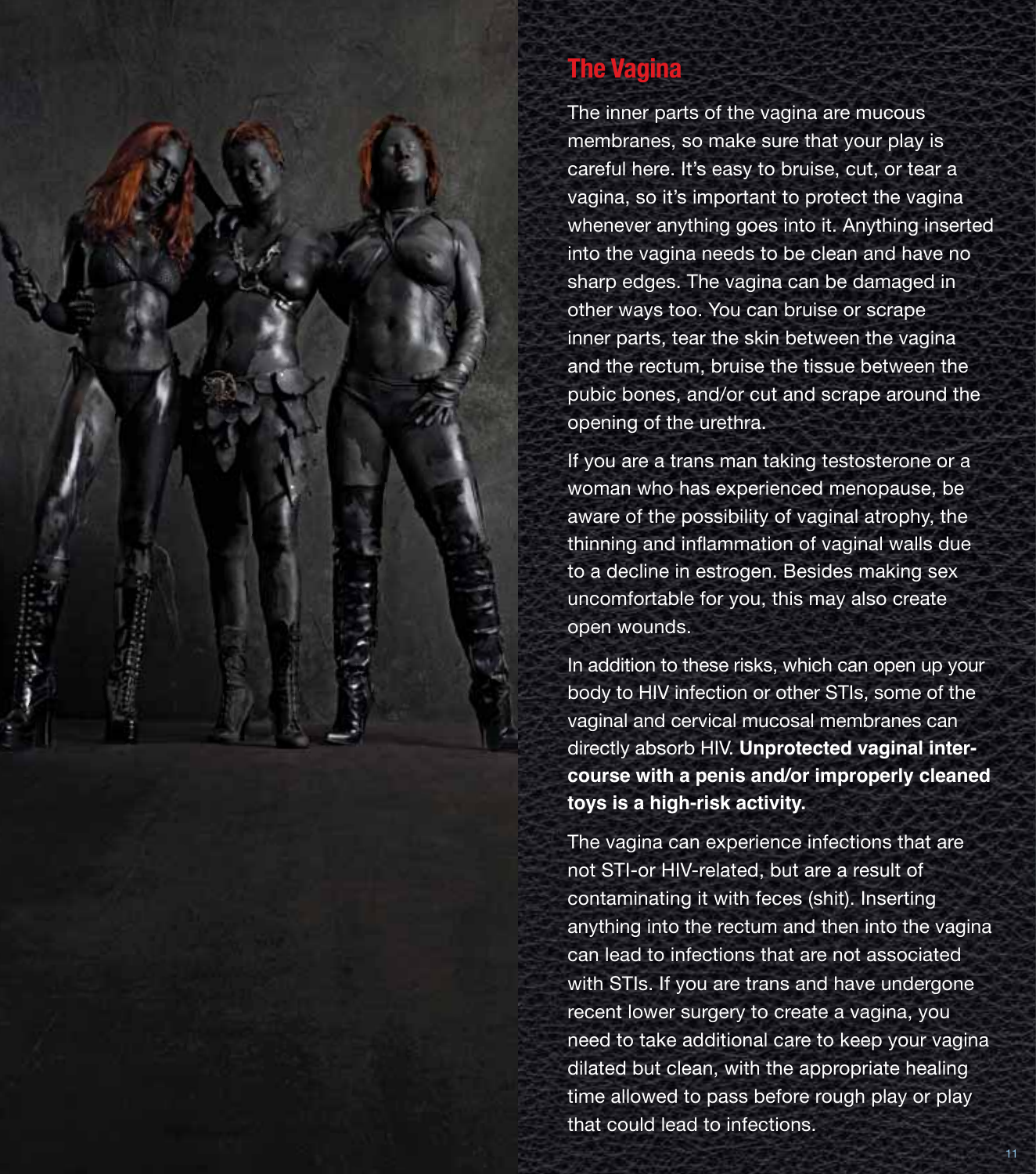# **Lubricants**

Lubricants (lube) for sex can be lots of fun, whether used for play or insertion. You can find your preferred lubricants by asking around or consulting your retailer. A good rule for sticking anything into the body is:

#### **Too much lubricant is not enough.**

If you don't use enough, you may cause tears and rips, resulting in openings for diseases and discomfort after play.

Different types of play call for different types of lubricants. If you're going to insert something into someone, you should only use a water-based unscented brand. Flavoured brands can be used externally or for oral sex.

**Never** use oil-based lube with a latex condom, because oil breaks down latex quickly.

Do not take lubricant from a large shared container. Either buy small portions in disposable packets, or put individual portions of lube into something disposable (like a paper cup or plate) before play.

Some brands come in pump jars, which helps ensure that nobody's 'dirty' hand, penis, or whatever can get into your personal supply of lube. These jars should not be used when play involves more than one bottom, because there is a high-risk of contamination from one bottom to another, as the lube from more than one bottom will mix on the pump handle.

The easiest way to be safe is to ensure that you have more than enough lubricant prepared for each bottom before play starts.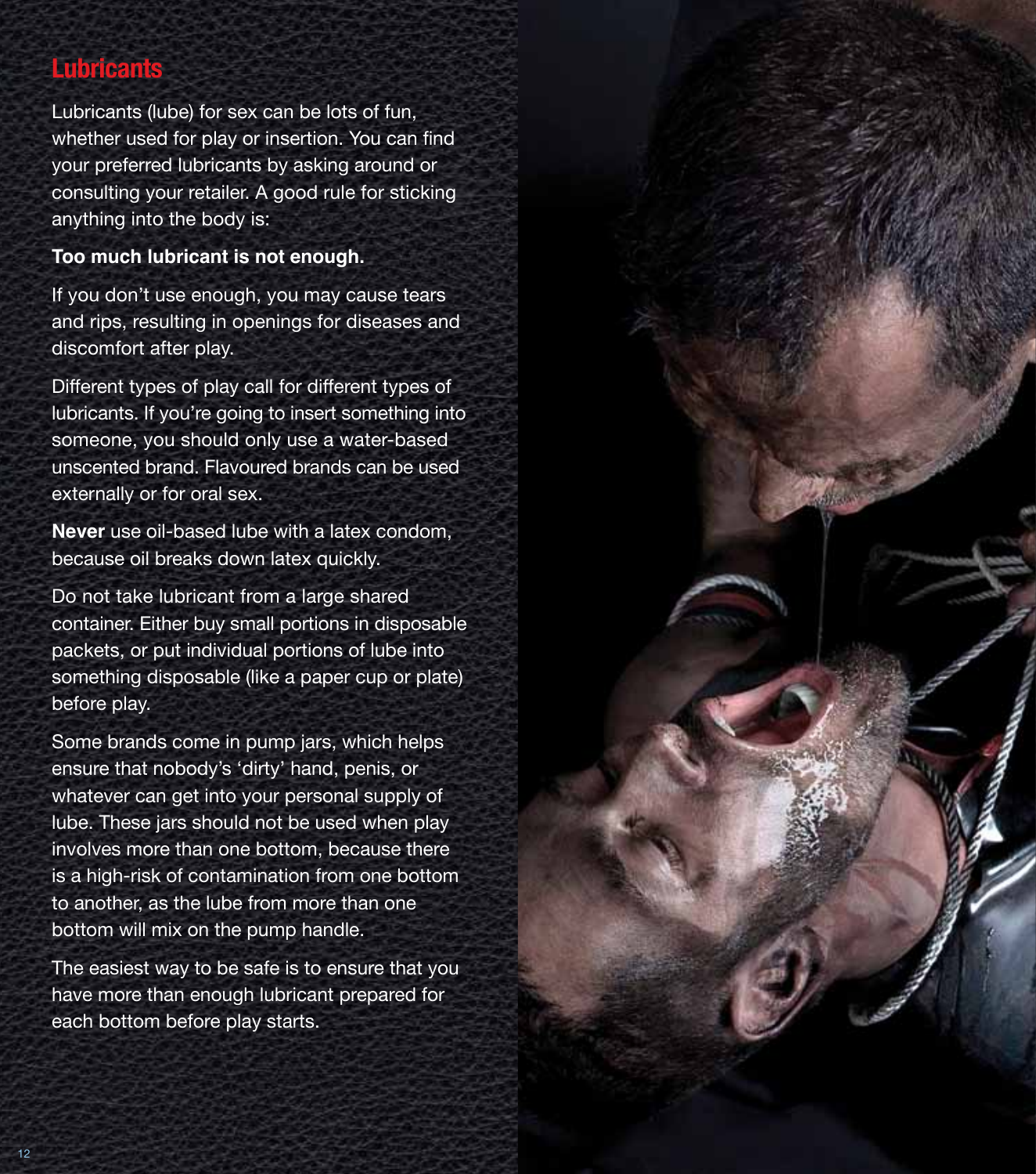# **Condoms, Gloves, and Dams**

You can find a wide variety of latex condoms, as well as condoms made from polyurethane. Polyurethane accommodates those with latex allergies and those who prefer oil-based lubricants. Don't forget that condoms can also be used to cover sex toys.

Even with the available varieties, some people may still encounter problems finding suitable products. So, if condoms do not fit properly, you may need to explore options such as cutting latex or vinyl gloves to fit, or using dental dams.

It's important to protect hands when they are used for insertion. Gloves are commonly made of latex and are also available in vinyl and nitrile. Latex gloves are thicker than condoms, but, if you are using latex gloves with oil-based lube, try "double-bagging" them (using a second glove over the first), and change the gloves frequently to avoid breakage. Vinyl or nitrile gloves don't break down with oil-based lubricant and are usually available through your local pharmacy or medical supply store.

Dental dams are rectangular pieces of latex or polyurethane sheets available from medical supply stores and some pharmacies.

## **Toys**

#### **Sharing your toys carries a high risk of transmitting different infections.**

If it's not properly cleaned and then shared, anything that goes into a person's rectum and/or vagina could transmit HIV or other STIs. Any toy that draws blood can also be a risk for transmitting hepatitis A, B, and C.

If you want to avoid this risk, try the following: if you're a bottom, the best course is to have your own toys and get your top to use them on you. If you're a top, ask your bottom what toys he or she owns and to bring them along. Or, if having sex with various bottoms, you should assign and mark each toy for use with that bottom only. For example, if you spank someone with a sturdy wire brush, you're going to draw blood. So, tape the bottom's name onto the back of the brush, maybe even tape the brush to the bottom's leg, but don't use it on anyone else. The same applies to dildos, butt plugs, and anything else you insert into someone.

If you put a condom on a toy before you use it, it's a lot easier to clean after play. When sharing toys, cover each with a condom, then dispose of the condom after the toy has been used on one individual. For large toys, you may find that female condoms are a useful substitute for standard condoms. If you're a top, you can probably think of lots of ways to make your bottom put the condom on the toy!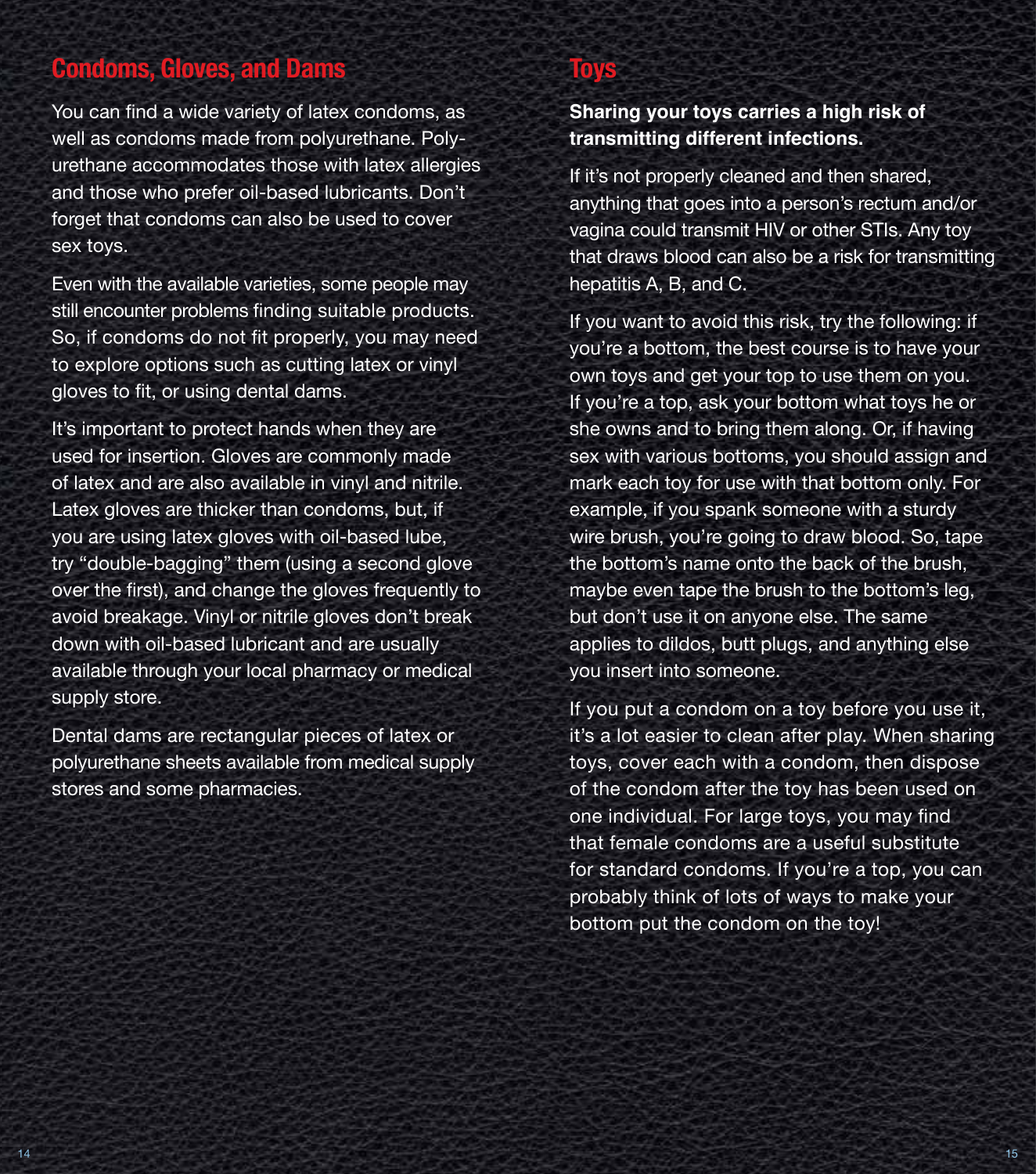## **Cleaning Toys**

**It's a good idea to clean a toy, even if it's not shared**, not only for basic hygiene reasons, but also to prevent an STI in one part of your body from being spread to other parts. It's also important not to transfer feces from the rectum to the mouth or the vagina by using a sex toy first in your ass and then in other parts of your body, because this can lead to infections. This is particularly important if you are trans and have had recent surgery to create a vagina and are using a vibrator or dilator as part of the healing process.

#### **Remember: there is no way to guarantee that your toys are completely free of STIs.**

There are medical surface cleaners, such as those that contain both isopropanol and butyl cellosolve, that do not provoke skin irritation, so you might want to use one of those instead of hydrogen peroxide. Be sure to check the material safety data sheet of the product before using it. HCV, in particular, is hard to completely remove (should you get blood on a toy). Using medicalgrade surface cleaners that expressly indicate they will kill HCV may pose problems when they are used on toys, because it is unclear what these cleaners will do to the materials from which sex toys are made. So, in the process of cleaning the toy, you may also be damaging it. It is not advisable to get these medical grade cleaners onto vaginal, oral, or anal mucosal membranes.

If the cleaner is not properly flushed from the toy, you could end up inflaming these body tissues and aggravating them to the point that they are more susceptible to transmission of HIV, hepatitis, or other STIs.

**So, make sure any toy with cum, blood, or feces on it, or anything that's been in someone's rectum or vagina, is properly cleaned.**

You'll need these things to clean your toys:

- Soap and hot water,
- One part household bleach to nine parts water (note: bleach does not kill herpes immediately; any surface requires at least ten minutes of exposure to bleach to render herpes inactive. Bleach does not kill HCV at all), and
- 10% hydrogen peroxide solution (hydrogen peroxide kills herpes immediately).

Make sure you get any bleach and soap off the toy by flushing it well with clean water.

Leather toys are a bit different:

#### **There is no way to sterilize leather, but you can clean it.**

To clean a leather toy (like a whip, flogger, or leather dildo), first wash the tips or ends with a strong foaming cleaner using a hard bristle brush to get at nooks and crannies in the leather; then spray the tips or ends well with hydrogen peroxide, wipe away the excess with clean towels, and let them air dry for at least a few hours (preferably overnight) before using them. Cleaning dries out the leather very quickly, so your toy should be treated with a leather conditioner immediately after it has dried, or it could become brittle and crack.

If you know the material the sex toys are made of and the material's properties, you can determine the best way to clean them and how much you can reduce the risk. For example, remember that silicone toys are more expensive, but they are dishwasher safe. Be aware of recommendations and follow manufacturer's instructions.

Finally, most sex toys are sold as novelties. This means they don't meet any specific sanitary regulation. It's a good idea to establish a relationship with a trusted supplier, in order to talk about pros and cons of any toy you may purchase.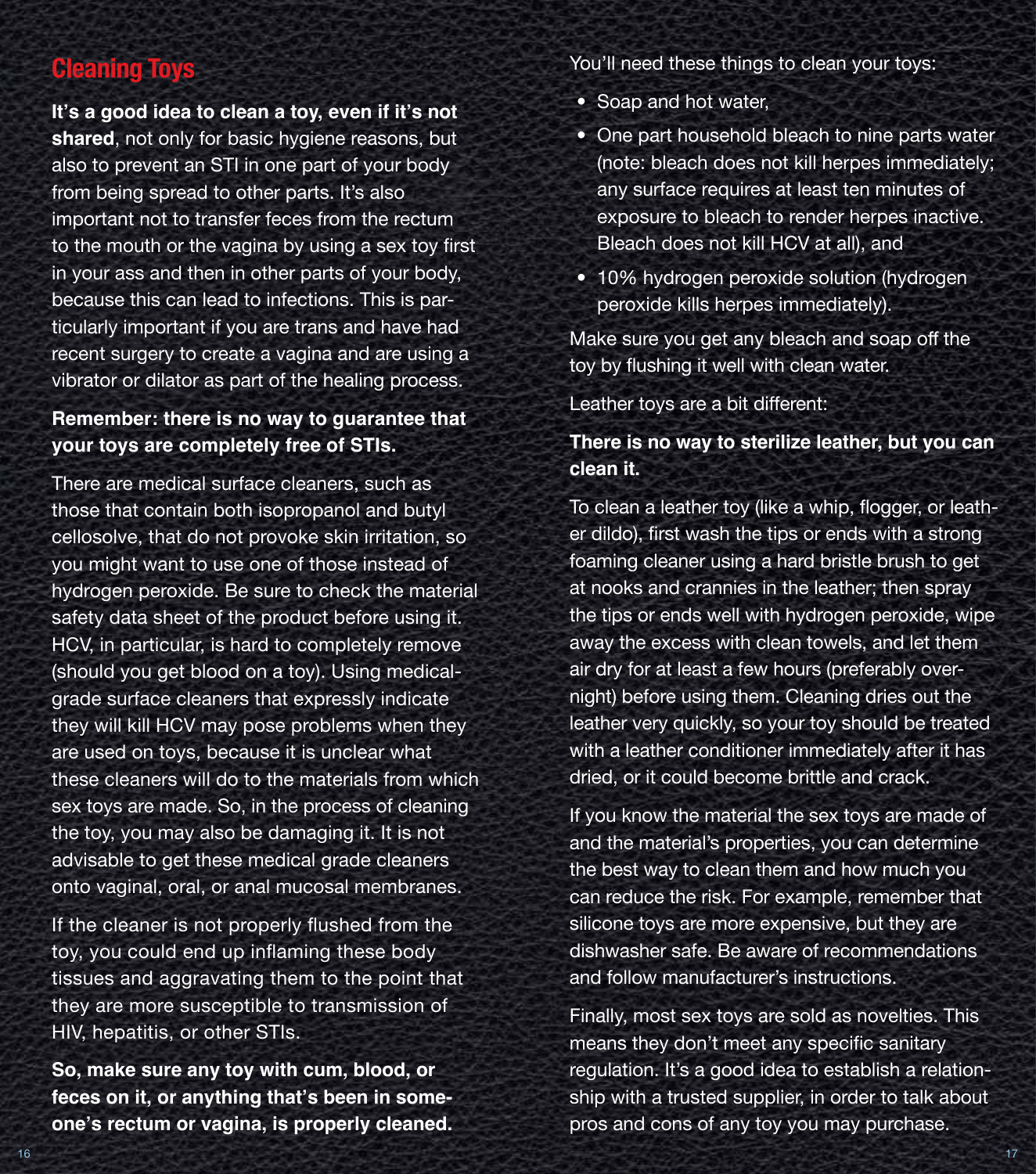# **Douching and Enemas**

Most people into fucking, toys, or fisting feel it is very important to have a clean rectum and vagina. However, douching or enemas before any rectal or vaginal play washes away the surface mucous that's there to protect you. Incomplete rectal douching can leave fecal matter in the rectum that is likely to cause abrasion, which can make you more vulnerable to infection. For these reasons, it's important to clean well, to allow around an hour or so before play for the mucosa to recover, and to use lots of lubricant during play.

Never share your douche bag or the nozzles of shower douches. Clean them each time you use them (see the section on Cleaning Toys).

Douching or enemas should not be performed after sex, because they don't necessarily wash things away—they can push infected semen, blood, or feces farther into the body. Infections and bacteria douched up into a woman's uterus and fallopian tubes can cause Pelvic Inflammatory Disease (PID), which is painful and could lead to infertility or ectopic pregnancies (the egg growing in a fallopian tube). This can lead to a host of other life-threatening problems.

## **Rimming**

Licking someone's anus (asshole) is negligible risk for HIV transmission, but poses a risk for the transmission of other STIs, like herpes, intestinal parasites, anal warts (caused by Human Papilloma Virus or HPV), syphilis, gonorrhea, chlamydia, and hepatitis A, B, and C. Using a barrier is your best choice. But, if you want to rim and you have an open sore on your lips, or you find one on the ass, you should definitely use a condom cut lengthwise to form a sheet of latex or use a barrier, like a dental dam.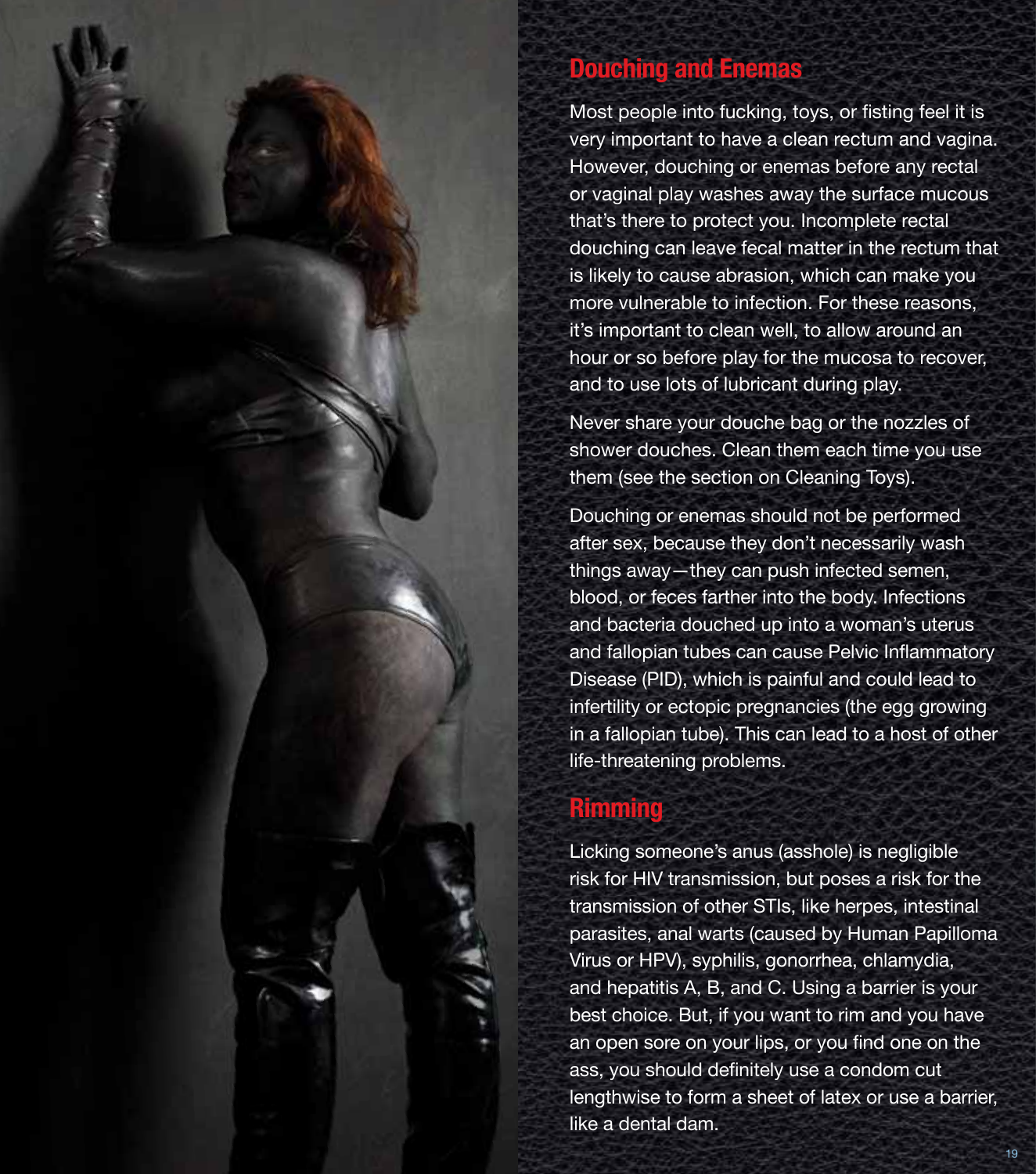# **Sucking, Blowing, and Licking**

Fellatio (blow job, sucking cock) is considered a low-risk sexual activity for HIV transmission. If you have just flossed or brushed your teeth or if you have just been to the dentist, getting cum or pre-cum in your mouth is riskier. Never brush your teeth or tongue just before playing. Wait at least 30 minutes to 2 hours, and never play when you have cold sores, cankers, or cuts in your mouth. How fast your mouth heals depends on a variety of factors, including oral hygiene and overall health. Even an irritated throat can increase your risk, so, in this case, it's best to use a non-lubricated or flavoured condom when you suck cock. Cunnilingus (cunt-licking) has similar risks. If you are concerned about the risk associated with this activity, you can use a dental dam as protection. If you can't find dental dams, you could use non-microwavable plastic food wrap to help reduce the risk. Also, a non-lubricated condom or glove can be cut to produce a flat latex barrier that can be used in the same way. Remember which side of the barrier is yours and which side has someone else's fluids on it.

While oral sex is considered low risk for HIV transmission, many other STIs (such as syphilis and gonorrhea) can be easily transmitted during oral sex. If genitals have any sores, signs of an STI, or if they look like the skin has been broken, condoms or dental dams are required for play.

The best tools we have to reduce the risk of transmitting most STIs are using condoms, dental dams, and getting regularly tested for STIs.

# **Pinching**

You can pinch, lightly slap, and rub the skin, including the nipples. Provided there is no broken skin involved, there's no risk of transmitting HIV or other STIs when playing this way. If the skin is broken, follow the advice in the Blood Sports/ Piercing section. If you have a history of cystic breasts or abnormal mammograms, keep to light play on your breast and nipples.

Clothes pegs, nipple clamps, and ropes can be used to put tight pressure on the skin. To avoid circulation problems, if skin goes blue or white, immediately take off the pressure. Light pinching should only be left on for ten to fifteen minutes.

## **Temperature**

You can only transmit disease through temperature play if there are cracks in the skin, open blisters, or charring caused by high temperature, so stop at reddening of the skin. Avoid sudden changes in body temperature and permit the player to acclimatize to room temperature. When playing with ice, remember to use common sense.

Cigars and cigarettes should not be allowed to drop ash on the heated area, since the ash may burn the skin and stick to it. This can cause infection later, as the wound heals, and even result in an unwanted ash 'tattoo.'

For hot wax play, choose cheap, white paraffin candles, because they burn at a low temperature. Don;t use coloured, scented, or beeswax candles, which all burn at a higher temperature.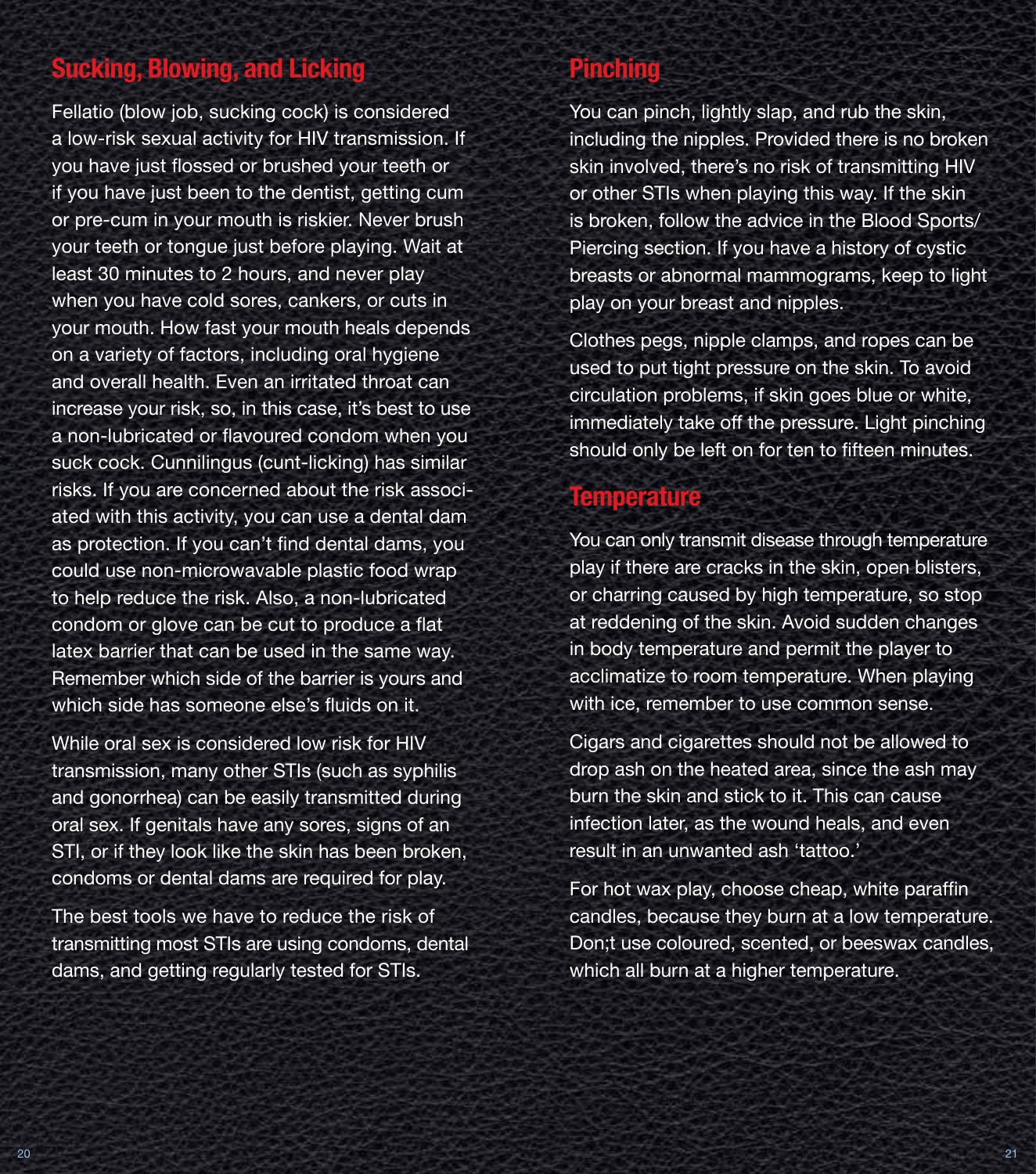## **Fisting**

Fisting is the name given to putting a hand into a rectum or vagina, but the hand is not inserted as a closed fist; it goes in with fingers and thumb straight and gathered together into a pointed cone. Once the whole hand is in the rectum, the fingers can be gently brought into a fist. When moving farther, they should be pointed again.

If you get fisted, you're going to have to treat your rectum and/or vagina very, very carefully, because fists can create more serious tears in the rectum and vagina than most sexual activities. People can take a long time to work up to the point of being able to take a whole hand. Also, pushing too hard or fast can cause damage. So, take your time and enjoy yourself!

**If you are going to fist, it's important to wear gloves.** They protect both of you. Latex / vinyl / nitrile medical gloves are the best and need to fit properly. The additional friction caused by creases of excess material can cause increased sensitivity for the bottom, and, eventually damage in the mucosal membrane. For deep fisting, it's best to use a long, latex 'opera' glove or a calving glove. You should be able to get these at your local sex store, veterinary stores, or online kink stores.

Going deep is a **high-risk** activity, since, among other things, the colon is easily punctured, which can result in an infection that may be rapidly lifethreatening. If you're going to be fisting deeply, make sure your arm is free of nicks and cuts. You can check for tiny nicks that may not be visible by lightly applying rubbing alcohol to the skin. A sharp stinging sensation alerts you of surface abrasions that will increase risks.

Don't fist if your fingernails are long. Cut them and smooth them down or put soft bandages over the ends of the nails as an added precaution to blunt

them. If you have an open wound or hangnails on your hand(s), don't fist with that hand, even with the precaution of gloves. Be sure the glove stays well lubed while you're using it (see the Lubricants section to learn how to avoid contaminating lube). As with condoms, when pulling out, make sure to grab the open end of the glove so that it doesn't slip off.

If you're living with both HIV and HCV and you want to fist, you need to know that HCV tends to be found in people with higher viral loads. This has led many researchers to think that fisting can spread HCV to sexual partners far more easily than if HIV were not involved. If you get fisted regularly, it's important to get yourself screened regularly for HCV. Keep in mind that HCV acts like other infections faced by people living with HIV, such as syphilis or HPV. They all tend to progress quickly to secondary stages that cause more serious health issues. Often, these infections are not apparent immediately after infection, and it is very common for people to be unaware they are infected. Most of this can be avoided by using fresh condoms and gloves with each partner.

Hepatitis can be spread by fisting without gloves, using the same glove in more than one person, or using contaminated lube.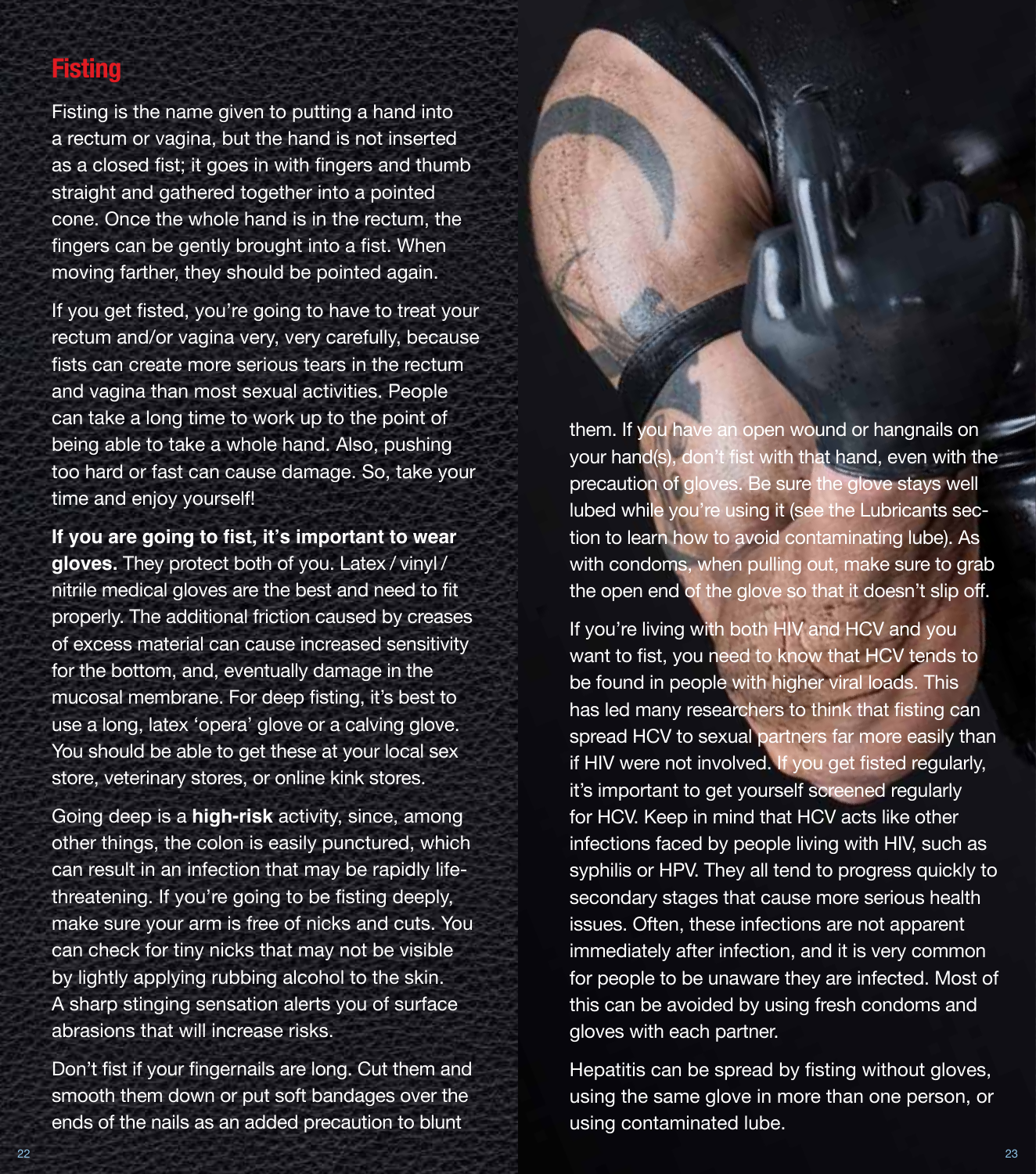#### **Watersports, etc.**

Both urine (piss) and feces (shit) with no blood are fine on the outside of intact skin. If there are any cuts on the outside of the skin, don't urinate (piss) or defecate (shit) near the cut(s). Remember that a pimple (zit) is also a cut.

Urine in your mouth is a negligible risk activity for getting HIV, but if the bladder is infected there is a risk of catching other STIs. Drugs can pass through into urine, chemically unchanged. If you are HIV positive, be aware that HIV drug treatment resistance can be caused by drinking urine from someone who is on HIV treatment drugs different from your own regime. Also, be aware that drink ing large quantities of urine from someone who has been taking recreational drugs can also pass the drugs into your system, thereby compromising your ability to assess risk.

If you take feces into your mouth, there is also the possibility of catching intestinal parasites, hepatitis, and STIs. Get checked for parasites as part of your regular STI check up and be on alert for symptoms of a parasitic infection like diarrhea, bloating, cramping, or changes in your appetite, weight, or energy levels (see the Rimming section for more information).

# **Urethral Sounds**

Some men enjoy surgical steel sounds in their penis during play. Since the urethra is a sterile part of the body, it's best to consider sounds as singleperson toys (the cost is not great and having your own reduces your risks). **Use lots of lubricant** and don't push the sound in. Let gravity do the work of easing it into the urethra. Stop at the slightest feeling of pain, since pain here is a good indication that damage may be happening. Sterilizing sounds properly requires a medical autoclave.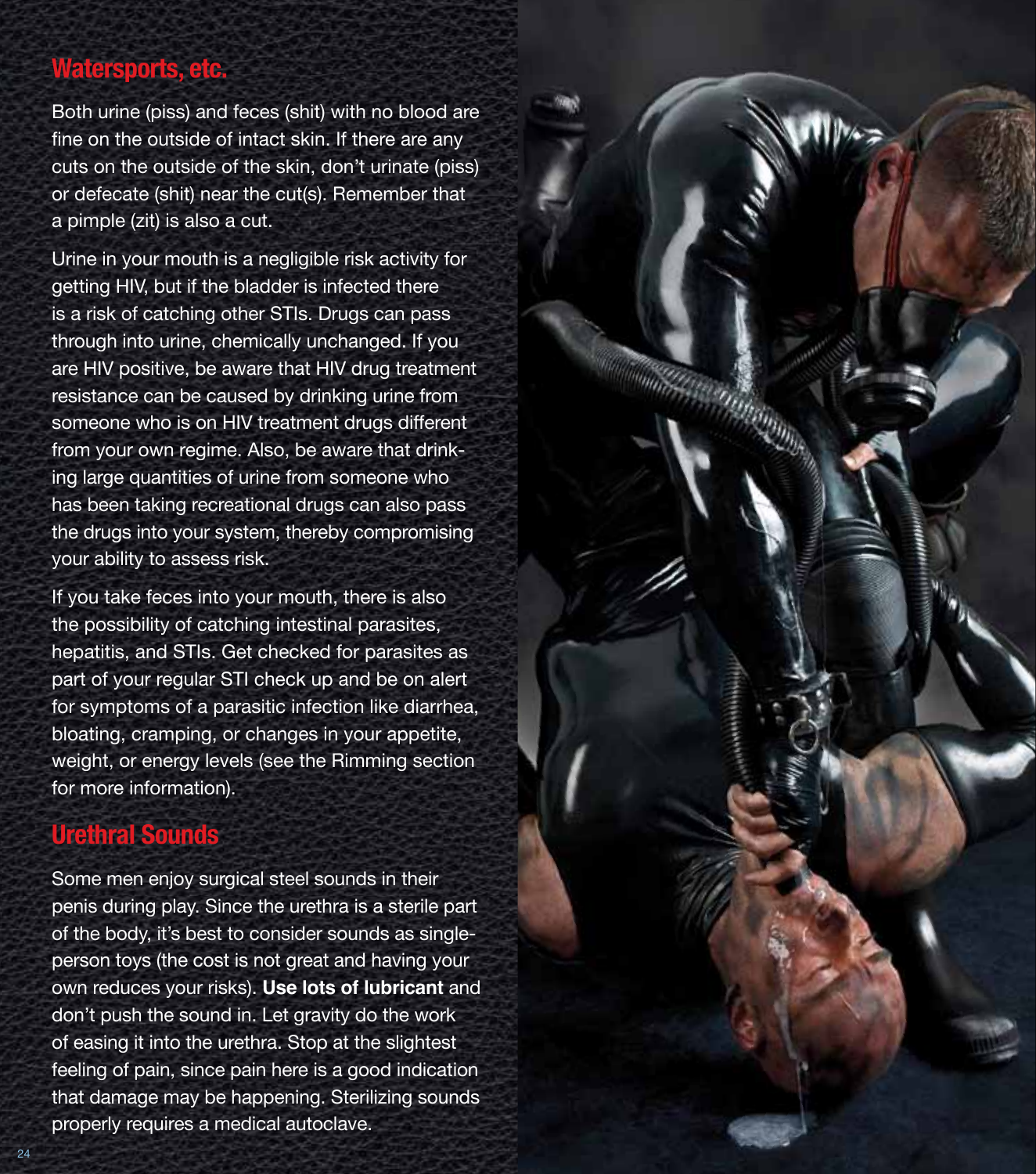#### **Restraints and Bondage**

Restraint is not likely to cause a risk of disease transmission. Just be aware that anything that can wrap around or encase the body should be made of a flexible material. Also, any restraint that is too tight, especially around the neck or joints (wrists, ankles, elbows, knees, etc.) could damage them. You will need specialized training if you want to try this.

Likewise, you will need mastery for some knots and positions. Workshops on the various types of bondage are a good way to learn how to play in a safe way, so consider attending some before trying bondage at home. More complicated knots and positions can come later. Also, in case you are bottoming, check and evaluate the ability of the top prior to being in the scene (see BDSM Etiquette section). In short, be aware of your limits and just try what you can currently manage.

Bad technique can cause nerve damage, inability to breathe, and even death by strangulation or suffocation. Some warning signs for the top are **pale skin, blue skin, or cold temperature**, all of which indicate a circulation problem.

Tight hoods, when worn for a long time can cause the face to expand, causing pain. Be aware that bottoms, particularly novices, can have sudden, unexpected, and violent panic attacks when in hoods and other forms of bondage. If you are the bottom and feel the panic coming on, give your top as much warning as possible. As a top, you should be prepared to react quickly to calm the bottom.

If a panic attack happens, it may be a 'fight or flight' response. In this state, the bottom has little control over their own violent attempts to be released. This could seriously injure both players, even resulting in broken limbs. The top should not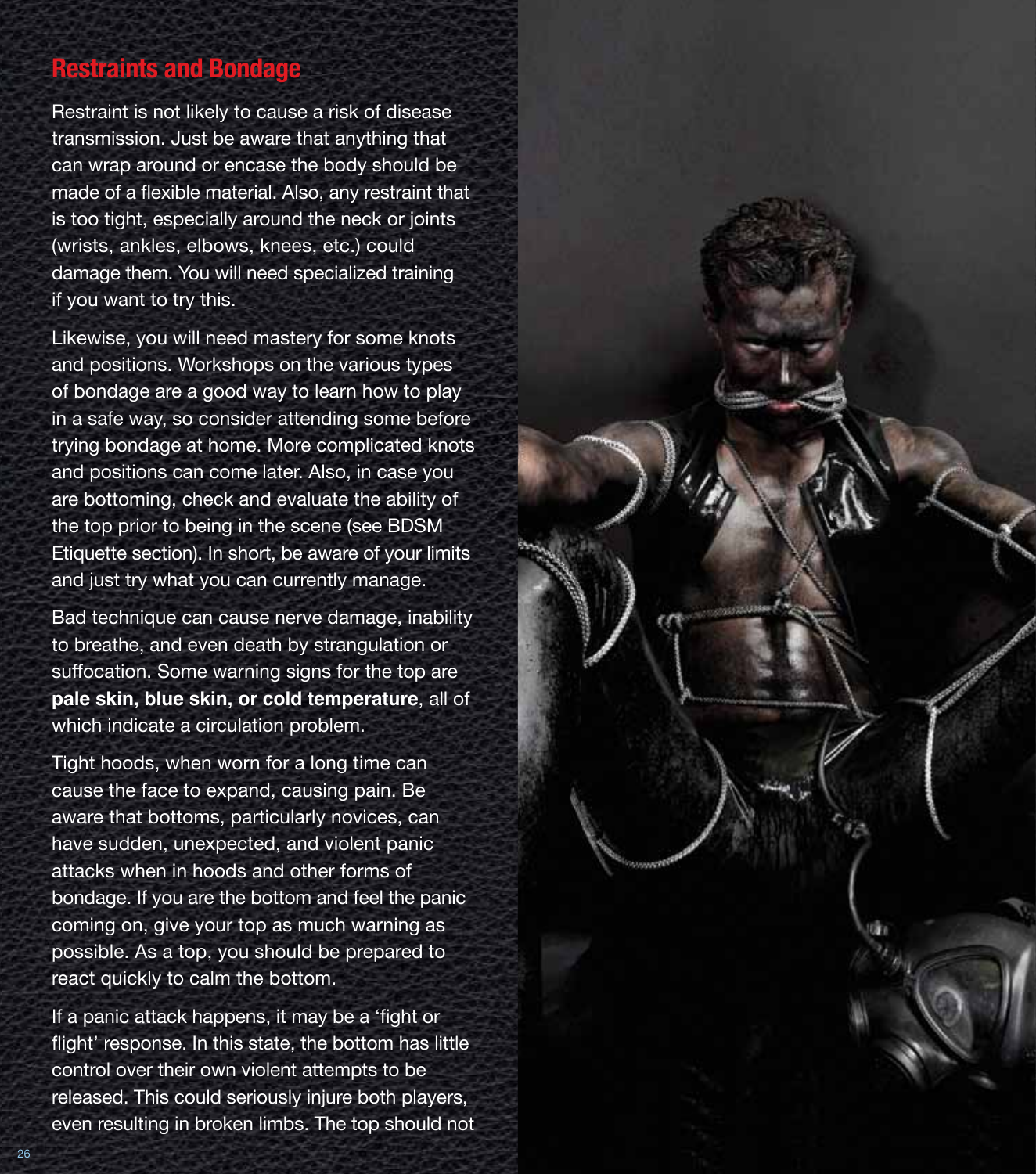panic, nor release the bondage for a couple of minutes, i.e. until the bottom has calmed down, because an injured top may not be able to release the bottom. The bottom **will** come out of the panic with a couple of minutes of gentle reassurance. At that point, the bondage can be released and the top can give the bottom the required aftercare.

If you put a gag under a hood, make sure the gag allows for breathing.

Cloth gags, such as socks, should be wet before insertion, to prevent vomiting. Considerations about nerve damages and restriction of blood flow are valid not only for rope, wrap, and tape, but also for handcuffs. For safety, buy only good handcuffs with a double locking feature that meet National Justice standards National Institute of Justice (NIJ Standard-0307.01). This standard specifies that metal handcuffs meet national safety standards, and have serial numbers and a company name visible on the cuff. Always have extra keys available in case of emergencies.

If using adhesive tape (e.g. duct or insulating tape), do not apply it directly to the skin. It will rip off hair and skin when it is removed, which increases the risk of transmitting STIs.

When using "non-breathing" materials such as duct tape or plastic wrap, be careful of environmental conditions, because mild dehydration can occur quickly if the temperature is high and/ or the scene is prolonged. Follow your common sense and the natural needs of the bottom (thirst, urge to urinate, etc.).

Before starting a scene, it's a good idea to take into consideration the bottom's health conditions (e.g., before binding, ask if your partner has poor circulation, cystic breasts, abnormal mammograms, or other conditions that might be relevant to your play).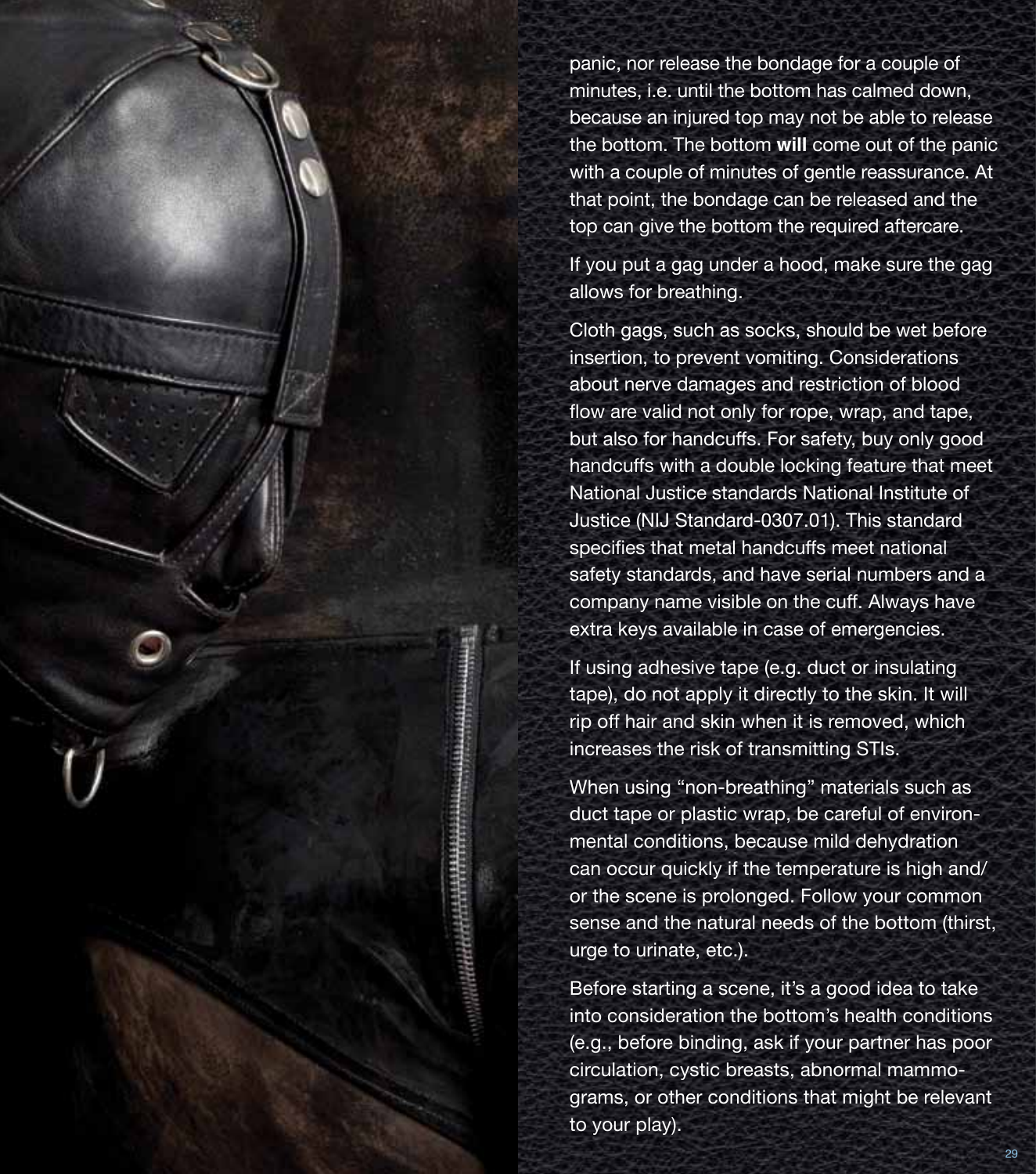## **Percussion**

Percussion play covers many types of play, from light spanking to heavy, single-tail whippings, so preparation depends greatly on what you're about to do. Percussion play should be restricted to muscled parts of the body, since the joints are both sensitive and easily injured, and the torso has fragile areas on both the front and the back. The hands and feet are so complex that any form of percussion on them can be risky, particularly the upper sides and their joints. The stomach should be well tensed before, say, punching it; and you should never allow your hands or any percussion toy (e.g. flogger, whip, hand, etc.) to hit around the kidneys, because the kidneys are attached to the spine, which transmits the force of the percussion to these sensitive organs. The head, neck, and spine are also areas that are sufficiently fragile that it's best to stay away from percussion play in those areas, except, perhaps, light slapping.

The best areas for percussion are the buttocks, thighs, calves, upper back and chest muscles.

Consider the flexibility, weight, contact surface, and the stroke used for the percussion. Heavy, flexible toys (like rubber floggers) that are allowed to fall completely on the skin can transmit a great deal of energy that can be perceived as 'thud' or 'sting,' depending on the stoke used.

Different people tend to prefer one sensation over the other, so check before you play. Also, there are those who like marks such as bruises and healed cuts from percussion play, but not everyone does, so again it's best to ask before you play. With a little practice, you can easily provide sensation without marks, and marks without a great deal of sensation. Another thing to watch for is that some people are what we call 'dermagraphic,' in that their skin goes

red with even the slightest percussion. This is not a problem, but it could surprise you as very red marks can appear quickly, even though you've only been tapping lightly.

Thin toys and pointed tips of toys can easily split the skin, if applied too hard. So, watch for that if you're using canes, thin rubber tube, rubber floggers with sharply cut tips, single-tail whips, and the like. If your play breaks the skin, see the Blood Sport/Piercing section for cleaning the skin and surfaces onto which the blood has fallen, and the Cleaning Toys section for cleaning your whips. On the fun side, the sound of percussion play is very much part of the play, so have fun experimenting with the sound as well as the sensation.

#### **Whipping**

Prior to a flogging or whipping scene, both players should cover any open sores or cuts they may have. Whips, quirts, cat-o'-nine-tails, etc., and the way they are used, can draw blood. But, if there's no break in the skin during whipping or flogging, then there's no problem at all. If blood is involved, avoid using whips on more than one person, because a whip cannot be sterilized (see the Cleaning Toys section).

It is highly unlikely that someone could be infected with HIV by a whip. Hepatitis, however, is much hardier and it can pose risk if it is present on a whip (including a flogger, quirt, etc.). Keep in mind that long bull whips drag on the floor/ ground, and you may not want your skin broken by something that has been there (think dirty, rusty nail…). When in a public forum, you should avoid breaking the skin, because, during the return of the stroke, blood droplets can be flicked into the air from the flogger/whip.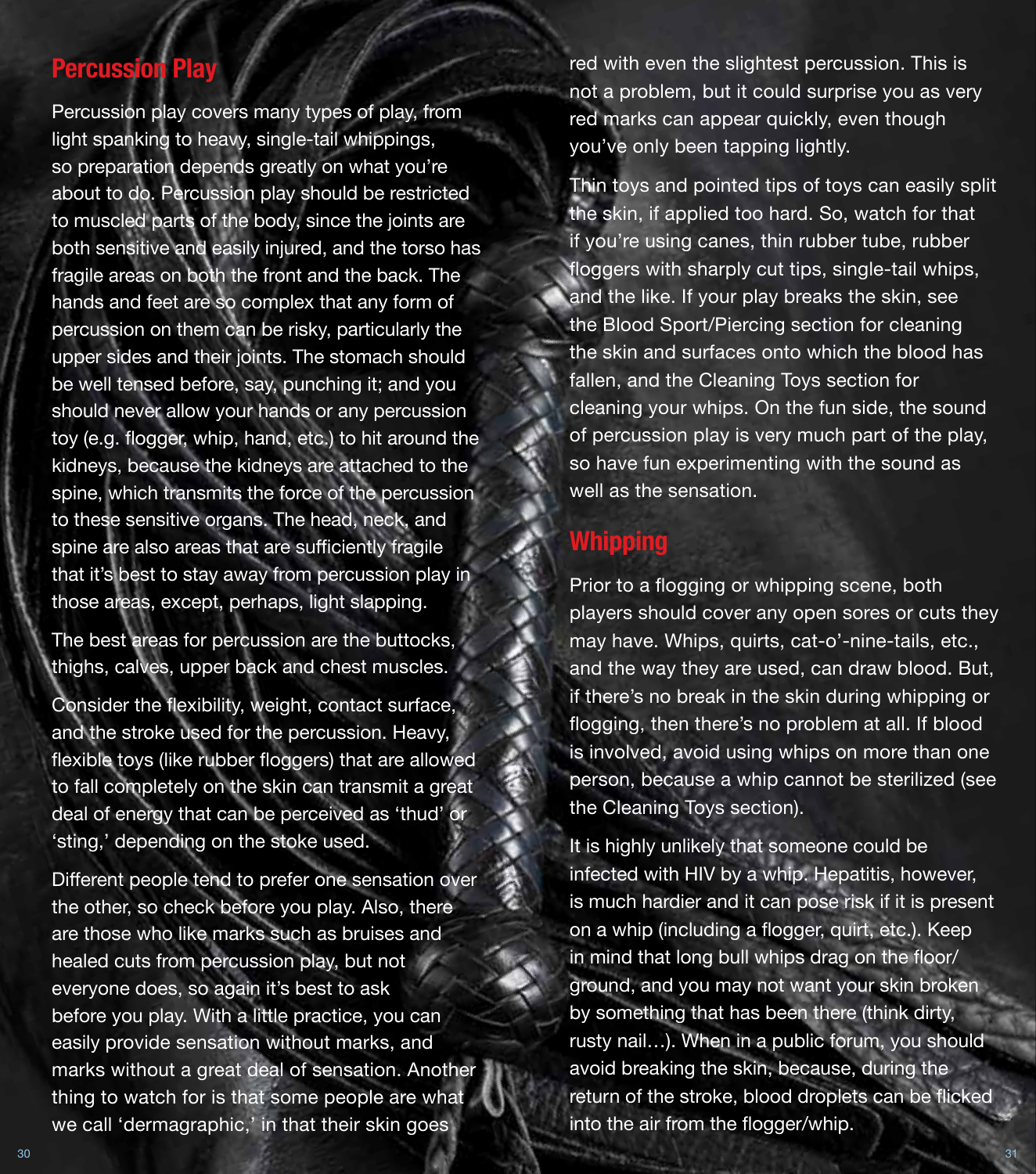## **Blood Sports/Piercing**

Syringe needles are not only used for drugs. Some people inject products like steroids, fat burners, and polymers for body modification. Others use needles as part of temporary piercing practices and the fetish of having huge testicles (balls) by means of scrotal saline injections. Some use scalpels to create temporary and permanent designs on the surface of the skin.

The surfaces onto which you place your sterile needles and scalpels before play should be as clean as possible. To clean these surfaces, use a medical grade disinfectant, according to the manufacturer's instructions.

When you starting a piercing, cutting, branding, or shaving scene, the area of the skin should first be wiped clean in a spiral, moving out from the centre. You can use a clean cotton ball that has been soaked in rubbing alcohol or any antiseptic preparation designed for the skin.

**Note that alcohol only cleans the skin, it does not sterilize it.** So, it's preferable to use a good antiseptic after wiping away surface dirt with alcohol. Any drops of blood during play should be wiped away in the same way as cleaning the skin: outwards from the source. After use, put the wipes in a plastic bag, tie up the bag, and place it in the garbage.

Sharing needles or blades is a very easy, high-risk way to pass on HIV and hepatitis, and many other STIs. When piercing the skin with needles, make sure only new, sterile ones are used and then only on one person. In Canada, piercings done by amateur piercers with homemade equipment have inadvertently infected individuals with HIV.

So, the golden rule is: **Anything inserted into the skin needs to be sterile, not merely clean.**

# **The Disposal of Syringes and Other Sharp**

Do not recap syringes after use, as this could lead to a needle stick injury. If you must recap the syringe(s), make sure that the recipient does the recapping. That way, there will be no risk of person-to-person contamination. Once a needle or scalpel blade is used, it should be kept in a 'sharps' container until you permanently dispose of it. The container can be a specially designed one or a strong, narrow-necked thick plastic container with a lid. When dropping the sharp into the container, make sure no one else is holding the container, as this can lead to an accidental injury. Place the container on a hard, stable surface and then let gravity take the sharp into it.

When the sharps container is nearly full, you should contact your local pharmacy, injection drug use needle exchange, sexual health info line, or social service referral telephone number. They will either accept your materials to be included in their own disposal system or be able to advise you where to go in your community.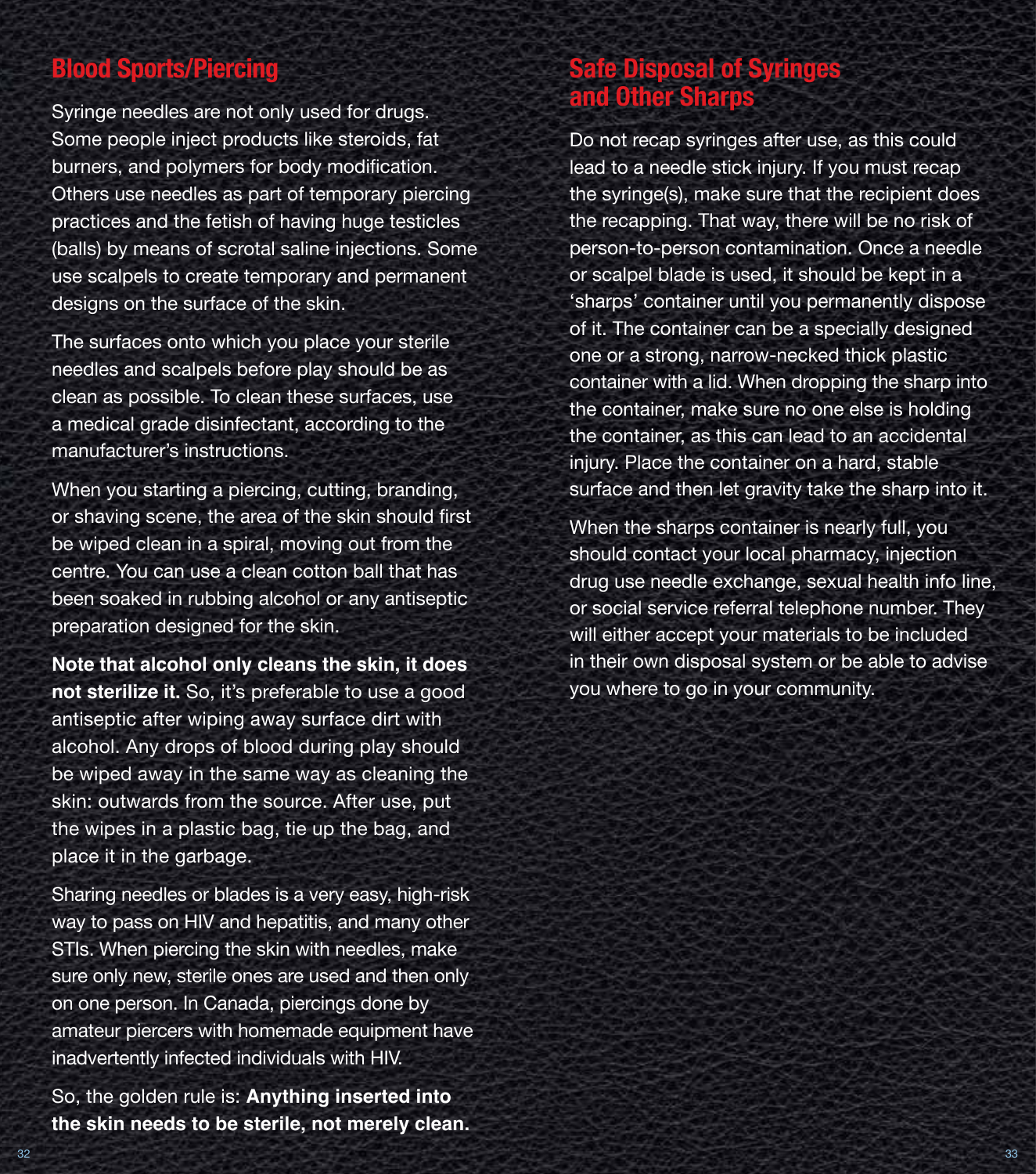# **Electricity**

Electricity can create reactions as mild as tingling to violent muscle contraction. The latter is dangerous to both top and bottom; for example, both can sustain broken limbs. Given this, it's important to start slowly and to pay attention to a player's reaction during play. Pre-existing health problems involving the heart should be discussed prior to a scene. A player who has a pace maker or takes nitrates cannot wear electric dog collars and should be extremely careful when participating in other electrical play.

Electrical toys probably won't break skin, so there's not much risk of getting HIV from them. If they do break skin, follow the general procedures for first-aid.

Since flexible, sticky electrical contacts pick up dirt from the skin, use them on one person only. If you get bodily fluids on them, throw them away and get new ones. There is no way to clean them.

Avoid water when you play with electricity. Don't use electricity if you have wet skin or hands, nor if you are near flammable materials, because water increases the unpredictability of where electricity will go, as well as the perceived sensation.

Older electrical toys shouldn't be used above the belly button; however most new toys designed for human use now can be used above the belly button. So, always carefully read the instructions that accompany your toy. Unfortunately, many manufacturers don't provide information about the electrical current produced by a toy. In addition, some products are not initially sold as toys; for example, electric dog collars.

# **Branding and Scarification**

Both practices are safe for HIV (at publication, it is unclear if this is also true of hepatitis). Disposable equipment is recommended for branding, or it should be used on only one bottom.

Knife-branding and cutting should only be done with a sterile scalpel with a disposable blade (scalpels can be bought at medical supply stores). Use the blade once, and then dispose of it safely (see the section about Safe Disposal of Syringes and Other Sharps). A manual shaving blade should never be shared.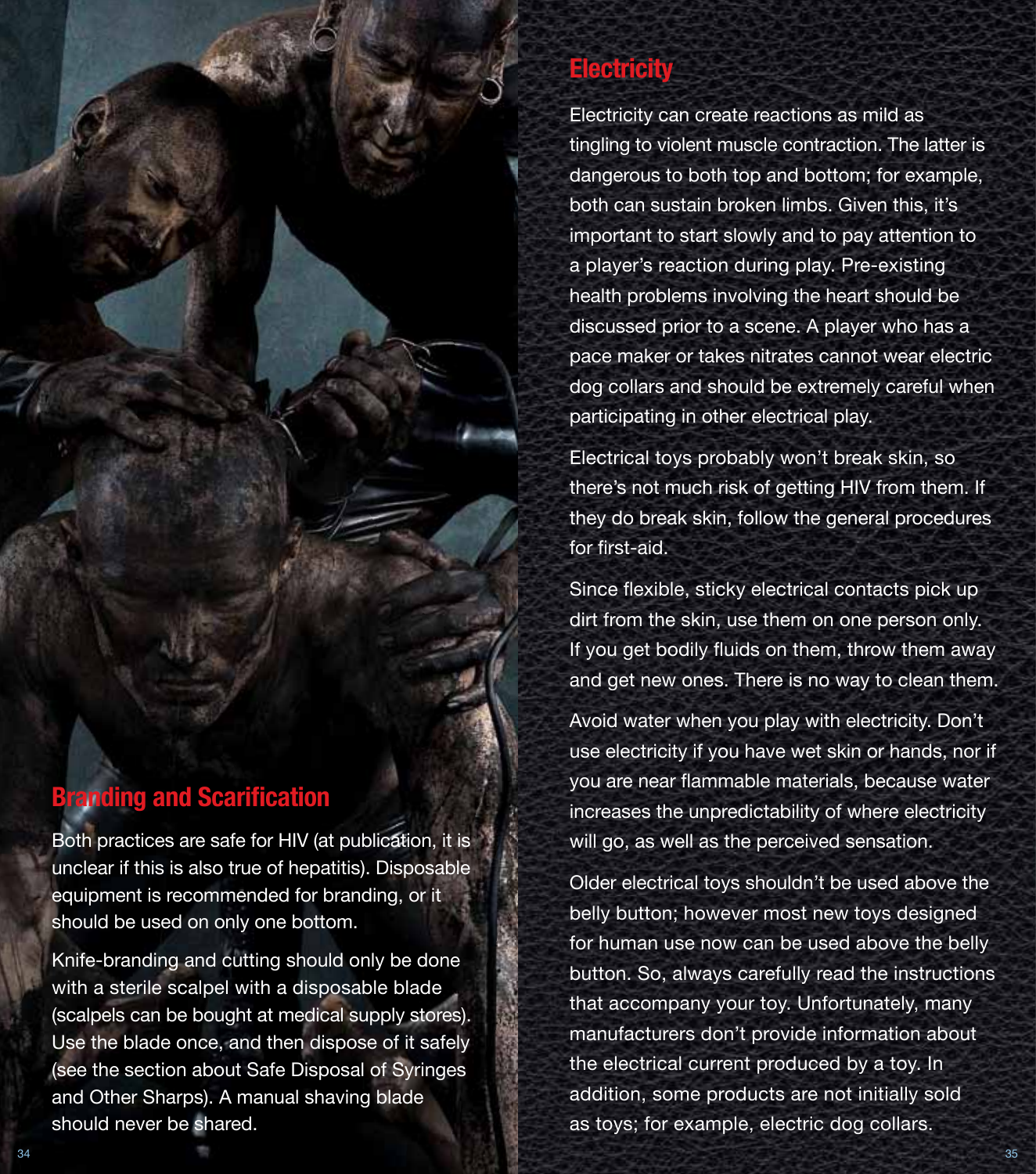#### **Other Resources**

BDSM is not a licence for abuse, and the BDSM/ kink community organizations exist to help you get a feel for how BDSM relationships work and how to ensure that your consent and limits are respected. Get in touch with the organizations nearby and take the time to get to know them. You'll be able to meet people and attend workshops on techniques, as well as use their resources. To find out about ones near you, check out your local kink store, community newspapers, and the web. The oldest organizations (some over thirty years old) tend to have best resources, on line and off. Anything that feels a little 'cheesy' probably is, so be careful about networking sites, unless you're sure that the person giving the information is well established as reputable in the community. Try not to confuse erotic sites and networking sites with the sites of BDSM community organizations. The latter will most often have good resource sections, whereas the former are less reliable. In very little time, you'll notice the references that people respect the most, since they're mentioned on almost all good sites.

Workshops are delivered by BDSM educators all over the world where there are enough kinky people to gather more than occasionally. Enquire at your local kink or sex store (or search the web) to see what's coming up in your area. They will be very happy to help you.

If there are no BDSM organizations close to you, and you don't have internet access, there are still plenty of books that were written to help you learn safer BDSM. You can find these in the usual ways: your local purveyor of kink, sex shops, gay and lesbian book shops (even if you're straight), and kink and mainstream web stores.

For general and specific information on HIV, hepatitis, and other STIs, you can get in touch with your local community health centres, public health units, doctors' offices/clinics, or community AIDS organizations, and you can find this kind of information in your local library. The web also has this kind of information, but be sure to use well-known, reputable web sites for this. If in doubt about health information, talk openly about these subjects with your doctor. If your doctor will not talk about these issues, you might seriously want to consider changing doctors.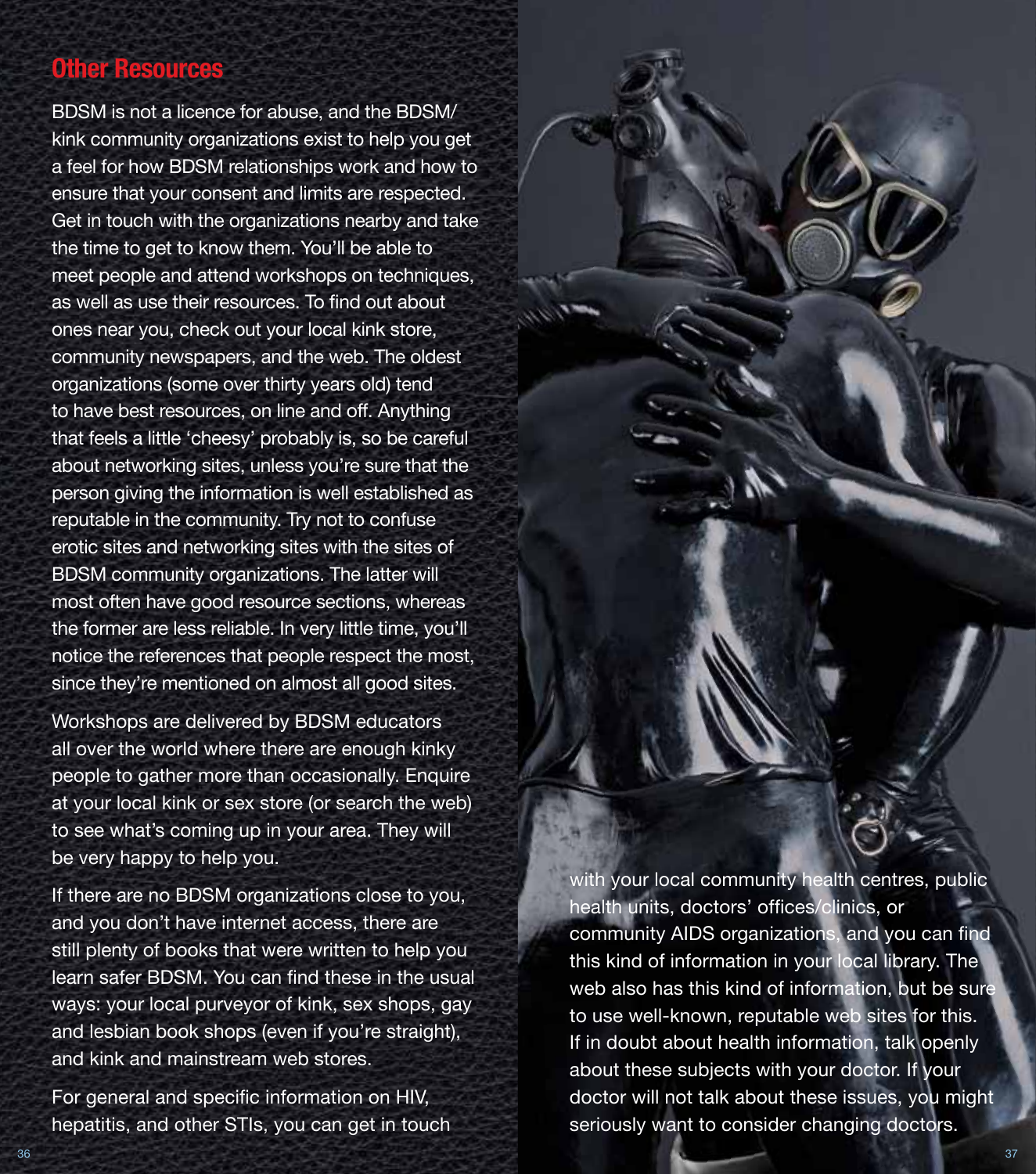# **About this Booklet**

This booklet is dedicated to the memory of Douglas Dale McCarthy (1931-2007), one of the founders of the AIDS Committee of Toronto (ACT) and ACT's Safer SM Project.

It was written by Dale McCarthy and Jay Wagner (first edition), and Trevor H. Jacques (second edition), and it was funded by, and written in consultation with, the BDSM community in Toronto, to provide information for safe, sane, and consensual BDSM activity.

#### Thanks to:

*Committee* 

 $10000$ 

Brian Denyer, Joe Hunter, Nancy Irwin, Trevor H. Jacques, Duncan MacLachlan, Steve Munro, Rui Pires, and Carlos Rivas for their editorial work for this edition, and to the Whitby Positive Care Clinic and the Lakeridge Health Network for their help and advice.

Thanks also for the many generous donations from supporters of the Safer SM Education Project since its inception in 1991.

# **Need More HIV and Hep C Information or Resources?**

Contact CATIE (Canadian AIDS Treatment Information Exchange) at 1-800-263-1638

email: info@catie.ca web: www.catie.ca

This booklet was printed in 2009 with assistance from CATIE. The CATIE Ordering Centre Catalogue Number for this booklet is ATI-26131.